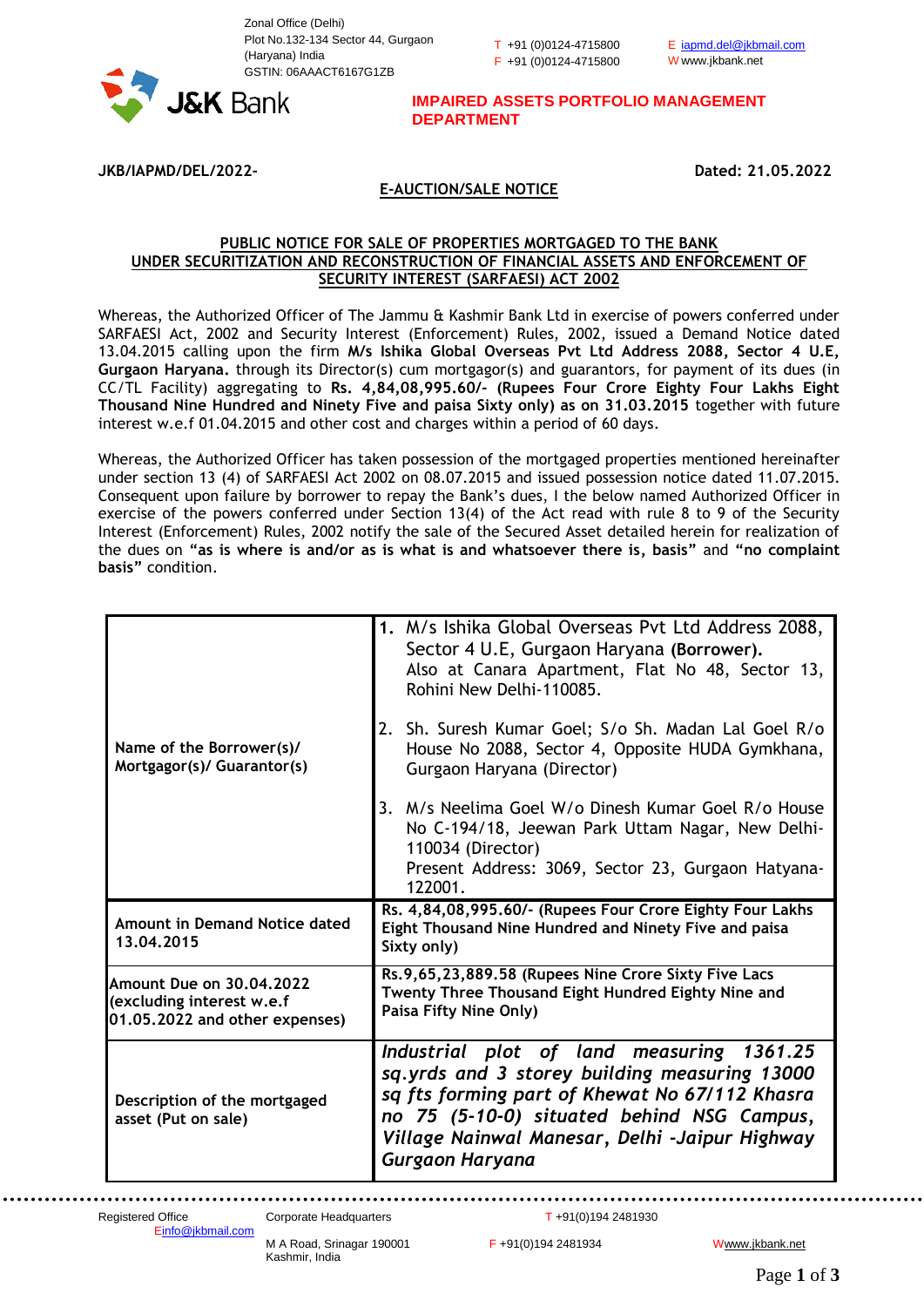| <b>Reserve Price</b>                                                                             | Rs. 166.87 lacs (Rupees One Crore Sixty Six Lacs Eighty<br>Seven Thousand Only)                                                                                                   |
|--------------------------------------------------------------------------------------------------|-----------------------------------------------------------------------------------------------------------------------------------------------------------------------------------|
| <b>Earnest Money Deposit (EMD)</b>                                                               | Rs. 16.87 lacs (Rupees Sixteen Lacs Eighty Seven<br>Thousand Only)                                                                                                                |
| <b>Bid Increase Amount</b>                                                                       | 1,50,000/- (Rupees One lacs Fifty thousand only)<br>Rs.                                                                                                                           |
| Name of the Branch                                                                               | The Jammu & Kashmir Bank Business Unit Sector 44<br>Gurgaon, Plot No 132-34, Sector 44, Guragaon.                                                                                 |
| Authorized Officer/Designation                                                                   | Mr. Rajneesh Mahajan/ Assistant Vice President                                                                                                                                    |
| Last Date & Time of submission of<br>Bid, Earnest Money Deposit (EMD)<br>and Documents           | 09-06-2022                                                                                                                                                                        |
| Date and Time of e-Auction                                                                       | 10.06.2022 from 3.00 PM to 4.00 PM                                                                                                                                                |
| Earnest Money Deposit (EMD) &<br>Other Remittance/s detail/s by<br><b>RTGS to Account Number</b> | THE JAMMU AND KASHMIR BANK LIMITED<br>Business Unit: Sector 44 Gurgaon<br>IFSC CODE: JAKA0GURSEC<br>Account Name:-E-BIDDING-A/C ISHIKA FOOD<br>Account Number: -0444010100000467. |

## **TERMS AND CONDITIONS**

**1)** The E-Auction is being held on **"AS IS WHERE IS"** and **"AS IS WHAT IS BASIS" and "WHATSOEVER THERE IS BASIS** and **NO COMPLAINT BASIS"**. To the best of knowledge and information of the Authorized officer, there are no encumbrances on the properties, except specifically disclosed herein. However, the intending bidders should make their own independent enquiries regarding the encumbrances, title of property/ies put on auction and claims/rights/dues affecting the property, prior to submitting their bid. The Authorized Officer/Secured Creditor shall not be responsible in any way for any third party claims/rights/dues. The bidders shall satisfy themselves as to the description, condition or accuracy of the details regarding the property/ies given hereinabove.

**2)** It shall be the responsibility of the bidders to inspect and satisfy themselves about the asset and specification before submitting the bid. The physical inspection of property/ies put on auction will be permitted to interested bidders on Bank's working days **between 2:00 PM to 4:00 PM up to 09-06-2022** with prior permission of the Authorised officer. Inspection of the documents relating to the properties will be permitted to the interested bidders or their authorized representatives at **Business Unit: Gurgaon Sector 44, Plot no-132-134, Sector-44, Gurgaon, Haryana-122002**, **between 2.00 PM to 4.00 PM up to 09.06.2022.** The bid price shall be absolute in terms and should not be linked to any reference. Conditional bids shall be rejected.

**3)** The interested bidders shall submit their offer along with EMD through website **[https://sarfaesi.auctiontiger.net](https://sarfaesi.auctiontiger.net/)** (the user ID and password can be obtained free of cost by registering name with "**http://sarfaesi.auctiontiger.net**") through their login ID and Password. The EMD 10% of RESERVE PRICE shall be payable through NEFT/RTGS (EMD remittance details given above) on or **before 09-06-2022 at 5.00 PM.** Please note that Cheques/Demand Drafts shall not be accepted as EMD amount.

**4)** After Registration by the bidders in the web-site, the intending purchaser/ bidder is required to get the copies of following documents uploaded in the web-portal before last date of submission of the bid(s) viz. i) Copy of the NEFT/RTGS challan. ii) Copy of PAN card/Aadhar Card iii) Proof of identification (KYC) viz. copy of Voter ID Card/Driving License/ Passport etc. iv) Copy of proof of address, v) Duly Filled up & Signed Copy of Annexure II & III attached to the Tender form, without which the bid is liable to be rejected.

**5)** The Interested bidders who require assistance in creating login ID and password, uploading data, submitting bid, training on e-bidding process etc., may avail online training on E-Auction from M/s E-Procurement Technologies Ltd. (Auction Tiger), Ahmadabad, Contact numbers: 9265562821– 9265562818,

M A Road, Srinagar 190001 F +91(0)194 2481934 Kashmir, India

Registered Office Corporate Headquarters T +91(0)194 2481930 [Einfo@jkbmail.com](mailto:info@jkbmail.com)<br>M A Road, Srinagar 190001 F +91(0)194 2481934 Www.jkbank.net